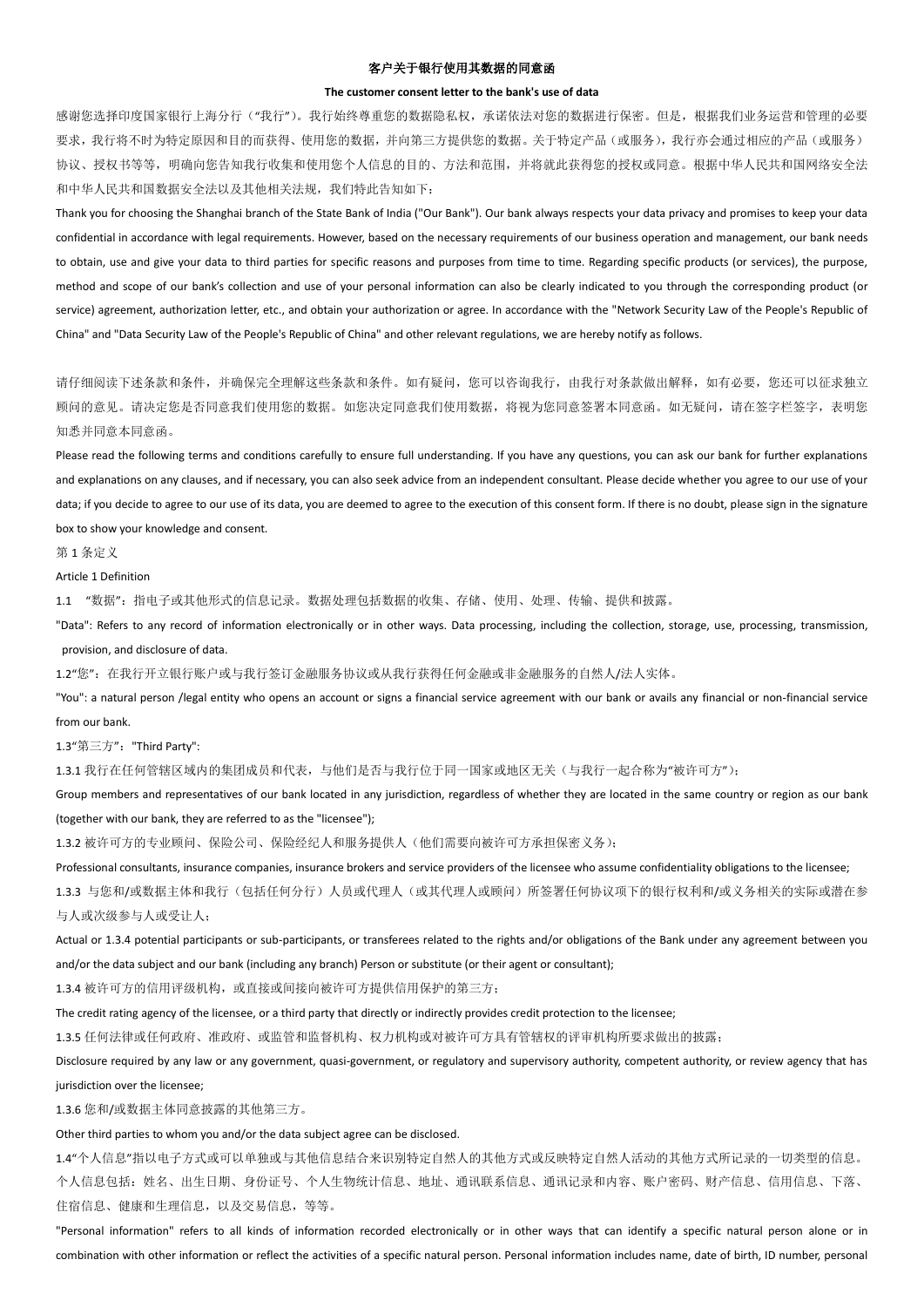## biometric information, address, communication contact information, communication records and content, account password, property information, credit information, whereabouts, accommodation information, health and physiological information, and transactions Information etc.

1.5"个人财务信息"指:我行从事银行业务,响应您或我行与您相关之客户的要求(就后者而言,比如:我行客户申请贷款,而您就此提供担保),并且, 已依相关法规的规定,告知您或我行合法获取您的信息,例如:身份信息、财产信息、账户信息、信用信息、金融交易信息,以及其他个人财务信息。 其中,我行的集团成员指我行及子公司、其控股公司、其控股公司的子公司,以及前述各方的总部和分支机构。控股公司指其中的个人作为子公司的 某家公司。子公司指直接或间接受控于另一公司的公司,或直接或间接拥有至少 50%已发行股本的公司,还包括该等子公司的子公司。为本款之目的, 控制指某个实体(直接或间接【不管是通过权益、投票权、合同还是其他方式】)享有任命和/或撤销另一实体管辖机构多数成员的权利,或另行控制或 有权控制该实体管理层和政策的权利。

"Personal financial information" means that our bank conducts banking business in response to the requirements of you or our customers related to you (for example, in the latter case, our customers apply for loans and you provide guarantees), and you have been informed or Your information legally obtained by our bank, such as identity information, property information, account information, credit information, financial transaction information, and other personal financial information in accordance with relevant regulations.

Among them, the group members of our bank refer to the bank, its subsidiaries, its holding company, the subsidiaries of its holding company, and the headquarters and branches of the aforementioned parties. A holding company refers to a company with the individual as a subsidiary. Subsidiary refers to a company that is directly or indirectly controlled by another company, or directly or indirectly owns more than 50% of the issued share capital, and also includes the subsidiaries of such subsidiaries. For the purpose of this, control means that an entity (directly or indirectly, whether through equity, voting rights, contract or other means) has the right to appoint and/or revoke a majority of the members of another entity's governing body or otherwise Control or have the right to control the management and policies of the entity.

第2条个人信息(或个人财务信息)内容和目的

Article 2 The content and purpose of personal information (or personal financial information)

2.1 关于个人财务信息的内容,请参考第 1.4 款。

For the content of personal financial information, see section 1.4.

2.2 收集/使用目的

## Purpose of collection/utilization

我行获取、使用和披露您和/或数据主体个人财务信息的原因和目的如下所示:

The reasons and purposes for our bank to obtain, use and disclose your and/or data subject's personal financial information may be any one or more of the following:

2.2.1 评估您或数据主体的信用状态,以及处理贷款、融资或其他银行服务申请;

Evaluate the credit status of you or the data subject, and process applications for loans, financing or other banking services;

2.2.2 确保我行提供并维持银行服务的每日运营,例如:信息存储或我行关联方、第三方接收公司、印刷承包商等提供的其他外包服务;

Ensure that our bank can provide and maintain the daily operation of banking services, such as information storage or other outsourcing services provided by

related companies to our bank, third-party collection companies, printing contractors, etc.;

2.2.3 定期信用审查和后续贷后管理;

Regular credit checks and subsequent post-loan management;

2.2.4 协助其他机构进行信用审查,以及收取负债;

Assist other institutions to conduct credit checks and collect debts;

2.2.5 调查,以确保您和/或数据主体的信用状况良好;

An investigation to ensure that you and/or the data subject's credit status are in good condition;

2.2.6 设计金融产品、金融服务或相关产品;

Design financial products, financial services or related products;

2.2.7 宣传促销金融产品、金融服务或相关产品,包括但不限于:通过传单、电话、文本信息、传真、电子邮件等方式向您和/或数据主体进行宣传促销;

Promote financial products, financial services or related products, including but not limited to promoting to you and/or the data subject through leaflets, telephone calls, text messages, faxes, emails, etc.;

2.2.8 确定您和/或数据主体和我行之间的债权人权利和债务的状态;

Determine the status of the creditor's rights and debts between you and/or the data subject and our bank;

2.2.9 债务收取和收回,包括但不限于:行使债权人的债权、担保权,等等;

Debt collection and recovery, including but not limited to the exercise of creditor's rights, security rights, etc.;

2.2.10 做出相关披露,以满足对银行具有约束力的任何法律要求,或对银行具有管辖权之监管机构所提出的要求;

Disclosure for the purpose of fulfilling any legal requirements that are binding on the Bank or the requirements of any regulatory authority that has jurisdiction over the Bank;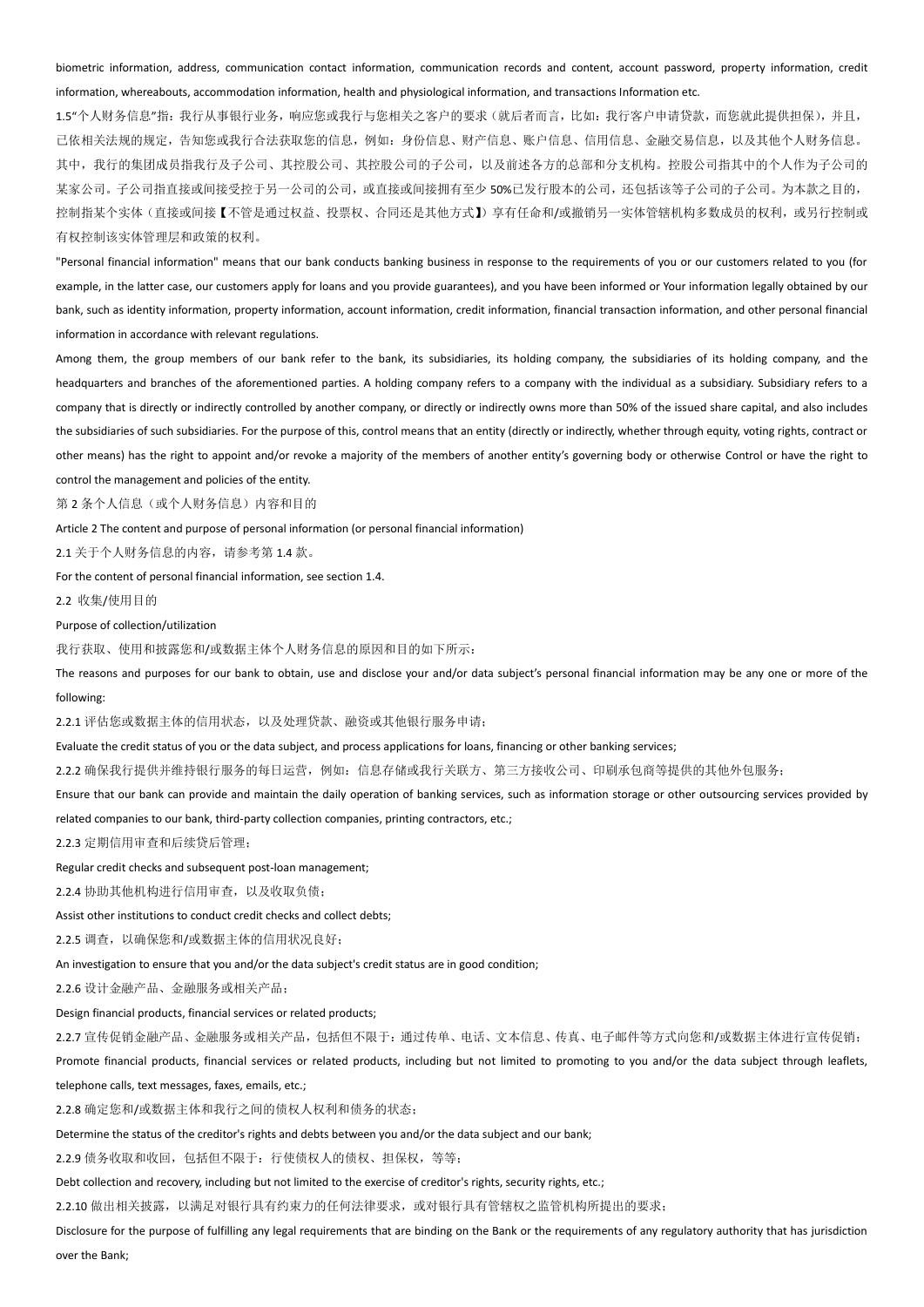2.2.11 根据银行金融管理的需求,对于在次级市场做出的结合以及向(我行权利和义务的)实际或潜在受让人、参与者或关联方参与者及其代理人和顾 问转让资产,需做出披露,以评估与转让、参与或附属参与相关的交易;

Based on the needs of bank financial management, for the combination and transfer of assets in the secondary market, to actual or potential assignees, participants or affiliated participants and their agents and consultants of our bank's rights and obligations Etc. to make disclosures to evaluate transactions related to transfers, participation, or ancillary participation;

2.2.12 鉴于集团或我行关联公司为一家上市公司或持牌特许机构,需做出披露,以满足依据适用法规或证券规则不时整合会计、审计、财务、税务和监 督方面信息和数据的要求;

Since the group or affiliated company of our bank is a listed company or franchised institution, it is disclosed in order to meet the requirements of integrating information and data from time to time in terms of accounting, auditing, finance, taxation and supervision in accordance with applicable regulations or exchange rules ;

2.2.13 作为银行服务的一个有机组成部分,需要向那些提供枢纽处理或外包处理服务的服务提供人做出披露;

As an integral part of banking services, it is disclosed to service providers that provide hub processing or outsourcing processing;

2.2.14 根据风险分散和风险评估需求向保险公司、专业顾问和审计机构做出披露;

Disclosure to insurance companies, professional consultants, and audit institutions based on the needs of risk diversification and risk assessment;

2.2.15 根据相关金融产品的内部设计(例如:资产担保安排)向评级机构、保险机构和信用保护机构做出披露;

Disclosure to rating agencies, insurance agencies, and credit protection agencies based on the internal design of related financial products, such as asset securitization arrangements;

2.2.16 我行向集团总部转移客户数据进行存储和保管;

Our bank transfers customer data to the head office of the group for storage and custody;

2.2.17 与上述内容相关的目的;以及您和/或数据主体同意的其他披露目的;

Purposes related to the above; and other disclosure purposes agreed by you and/or the data subject;

2.3 将个人信息的收集予以最小化处理

Minimize the collection of personal information

2.3.1 我们不会收集个人信息范围外的敏感个人信息。

We do not collect sensitive personal information beyond the scope of personal information.

2.3.2 客户有权获取、更正个人信息, 取消其账户等, 但不包括用于金融业务的个人财务信息。

Customers have the rights to obtain, correct, cancel their accounts, etc. to personal information, except for personal financial information required for financial business.

2.3.3 我行收集的个人信息不得用于直接商业营销目的。

The personal information collected by our bank will not be used for direct commercial marketing.

第 3 条个人信息存储和使用时间

Article 3 Storage and Use Time of Personal Information

3.1 我行和您所签署之金融服务合同的有效期。

The duration of the financial service contract signed by our bank and you.

3.2 存储期限从个人信息收集之日起算,直至业务关系终止之日。

From the date of personal information collection until the termination of the business relationship, storage will be there.

3.3 我行所获取的所有个人信息不会用于除上述提及的收集/使用目的或法律规定之使用目的外的其他目的。根据相关法律和法规,如果无合法理由而继 续存储个人信息,或收集和使用个人信息的目的已达成,则我行将会立即删除相关个人信息。如果用户要求删除个人信息,并且,相关法律和法规并 未要求保留该等个人信息,那么,在收到用户的删除申请后,我行将根据相关法律的规定及时删除所有个人信息。

All personal information obtained by our bank will not be used for other purposes except for the purposes of collection/use mentioned above or the purposes of use stipulated by law. According to relevant laws and regulations, if personal information continues to be stored for no valid reason, or the purpose of collecting and using personal information has been achieved, our bank will immediately delete the relevant personal information. If a user requests the deletion of personal information, and relevant laws and regulations do not require the preservation of such personal information, after receiving the user's deletion request, the Bank will delete all personal information in a timely manner, and the deletion of personal financial information shall be handled in accordance with relevant laws.

第 4 条拒绝同意权、

Article 4 Right to refuse consent

4.1 用户可以拒绝接受对个人信息的收集和使用,但是,这样会导致我行无法实现正常业务交易,甚至会导致我行无法正常提供金融服务。用户应承担 由此导致的不良后果。提请用户注意上述事宜。

The user may refuse to accept the collection and use of personal information, but as a result, the normal business dealings with our bank cannot be realized, or